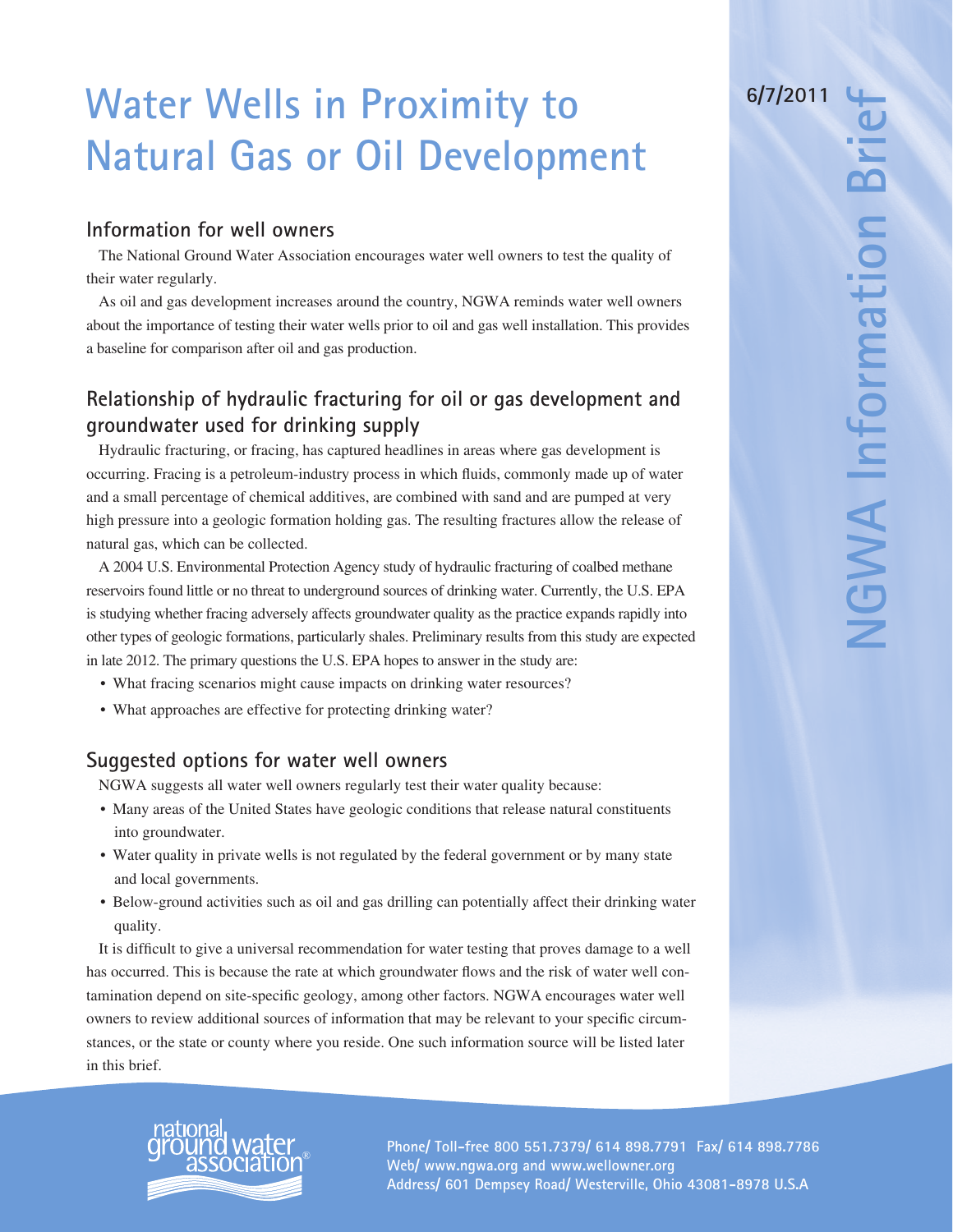For some water well owners, the cost of water testing may be an issue. In the rare cases where regulatory or legal action is necessary, a comprehensive analysis is often better. However, water testing—especially for organic chemicals or chemicals in minute amounts—can be expensive.

NGWA has compiled a list of constituents to test in areas of oil or gas development. It includes the major ions in groundwater, which consist of calcium, magnesium, sodium, potassium, alkalinity (bicarbonate and carbonate), sulfate, and chloride. These usually make up more than 90% of all dissolved constituents in groundwater, and are used to define a water "type"—similar to labeling blood types. Analyzing this suite of ions both pre- and post-drilling allows for quantitative changes in water quality to be determined.

**Bromide** is an ion common to brackish water and brines. A measure of the ratio of bromide to chloride has been used to "fingerprint" saltwater—for example, to help distinguish whether salt contamination in a water well is from road salt or contamination from oil brines.

**Barium** is a potentially harmful element that sometimes can be an indicator of radioactive elements in oil brines or production fluids.

**Uranium** is a radioactive element that can occur naturally in groundwater or be released from a geologic formation by contamination from brine.

The **pH** of water is a measure of the water's acidity or alkalinity, and can cause the release of other undesirable metals, such as iron, into groundwater.

The **total dissolved solids (TDS)** is a measure of the sum of all dissolved constituents in water. It can be used to compare samples for any net increase in salt or other dissolved constituents. It also can be used to see if all of the changes in subsequent water sampling have been accounted for, since the TDS should about equal the sum of all other dissolved constituents in the sample. If it doesn't, then there may be other constituents in the water that have been overlooked.

The **specific conductance** is a measure of the electrical current that can be transmitted by the water, and is directly proportional to the amount of dissolved solids. It can be used in subsequent sampling as a cost-effective screening tool to determine if more comprehensive sampling may be needed.

**Iron, manganese, selenium, chromium, arsenic, and boron** are other naturally occurring minor and trace elements that may cause cosmetic or ill health effects to consumers. An increase in the concentration of these constituents may indicate changes in the aquifer due to the drilling process or stimulation fluids.

**Organic chemicals** such as toluene, benzene, oil, and grease may be by-products of oil and gas production, or well stimulation activities.

**Methane** is a naturally occurring gas that can dissolve into groundwater. It is common to areas with oil and gas development because the rocks underlying these areas by nature contain petroleum, natural gas, and coal. Methane can seep to the surface and into fresh groundwater under natural conditions. Processes near the earth's surface (e.g., decomposition of organic matter in swamps and wetlands) can also produce methane, so the mere presence of methane in well water does not immediately indicate contamination related to oil and gas production.

However, an unusual change in the amount of methane in water may indicate changing conditions underground. In this case, enhanced analysis of the gas can help determine its origin.

**Turbidity** is a measure of the cloudiness of a water sample from suspended particles, and may indicate disruption of the flow system that provides water to a well.

 NGWA has developed Best Suggested Practices (BSPs) for groundwater professionals on topics that include reducing problematic concentrations of arsenic, boron, iron, manganese, methane, and uranium in well water. NGWA also has developed a BSP on reducing and mitigating problematic concentrations of stray gases in water well systems.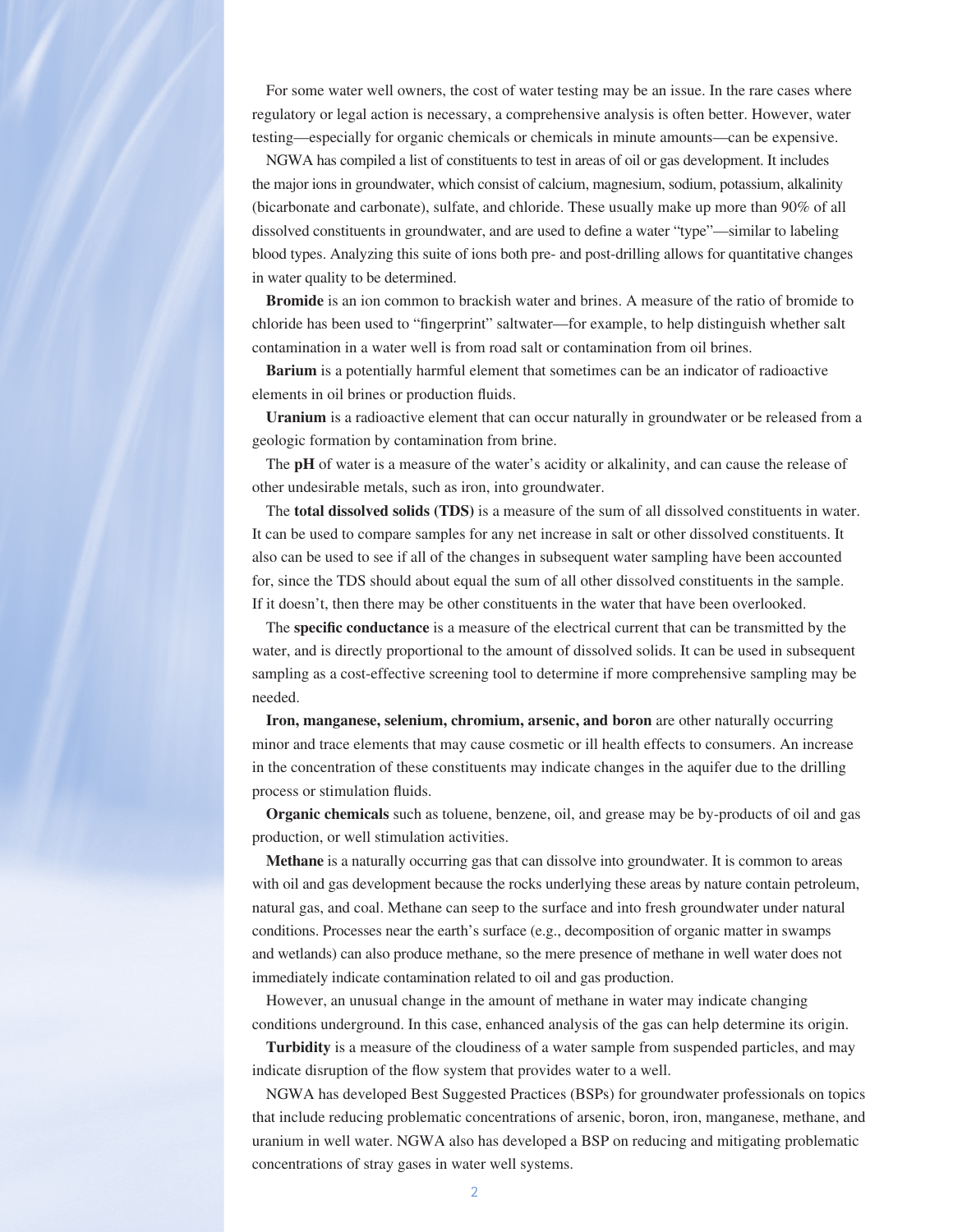It is important to collect a sample before oil and gas drilling in your area to establish the baseline conditions of your groundwater supply. It is also important to test after completion of drilling activities. Some states require energy companies to collect samples and may have time limits for sample collection. So, each water well owner should contact their state or local regulatory authority to find out about any requirements.

States also may have agreements with energy companies detailing constituents that the company will cover for pre- and post-drilling well water quality testing. In the absence of such programs, the list in this brief provides constituents to test in order to establish a water quality baseline.

Following are steps well owners can take before and after oil and gas production takes place. **Step 1.** Prior to oil and gas operations, have a professional, such as a qualified water well system professional, test your groundwater quality for appropriate constituents to establish a water quality baseline for post-fracturing or drilling analysis.

When seeking a qualified drinking water testing lab, check with your state or local health department, or go to NGWA's Web site *www.wellowner.org* and click on "Water Quality" on the menu and then "Water Testing" beneath. If local labs do not test for substances you wish to check, there are national water testing labs that may be able to help, such as the National Testing Labs (*www.ntllabs.com*) and Underwriters Laboratories (*www.ul.com*).

**Step 2.** In the absence of a list developed specifically for your area by a credible source, the following list from NGWA includes basic constituents that should be considered for water quality analysis prior to oil and gas operations.

#### **Major Ions:**

alkalinity, calcium, chloride, magnesium, potassium, sodium, sulfate

**Minor and Trace Elements:**

arsenic, barium, boron, bromide, chromium, iron, manganese, selenium, uranium

#### **Water Quality Parameters:**

pH, specific conductance, total dissolved solids (TDS), turbidity

#### **Organic Chemicals:**

benzene, toluene, ethyl benzene, xylene (BTEX); diesel range organics (DRO); dissolved methane; gasoline range organics (GRO); total petroleum hydrocarbons or oil and grease (HEM)

Examples of other localized water quality testing recommendations can be found at *http:// wri.eas.cornell.edu/gas\_wells\_5\_1489175471.pdf*.

**Step 3.** Once hydraulic fracturing has taken place, water well owners should consider retesting their water quality against the baseline results and against any additional fracturing fluid chemicals that have been voluntarily disclosed. The Ground Water Protection Council (GWPC) Frac Focus Web site *(http://fracfocus.org)* lists chemicals used in fracturing fluids voluntarily disclosed by some companies.

To learn more about laws regarding disclosure of chemicals, visit GWPC's "Chemicals and Public Disclosure" and "Find a Well by State" sections of its Frac Focus Web page.

Post-drilling water quality testing should be done within six months of completion of drilling and fracing. Continued sampling should be done at least annually as long as practicable. Subsequent screening using the pH and specific conductance, or total dissolved solids measurements, can be less expensive ways to see if changes have occurred. An increase in the concentration or occurrence of these constituents could indicate that further, more sophisticated water quality testing should be done.